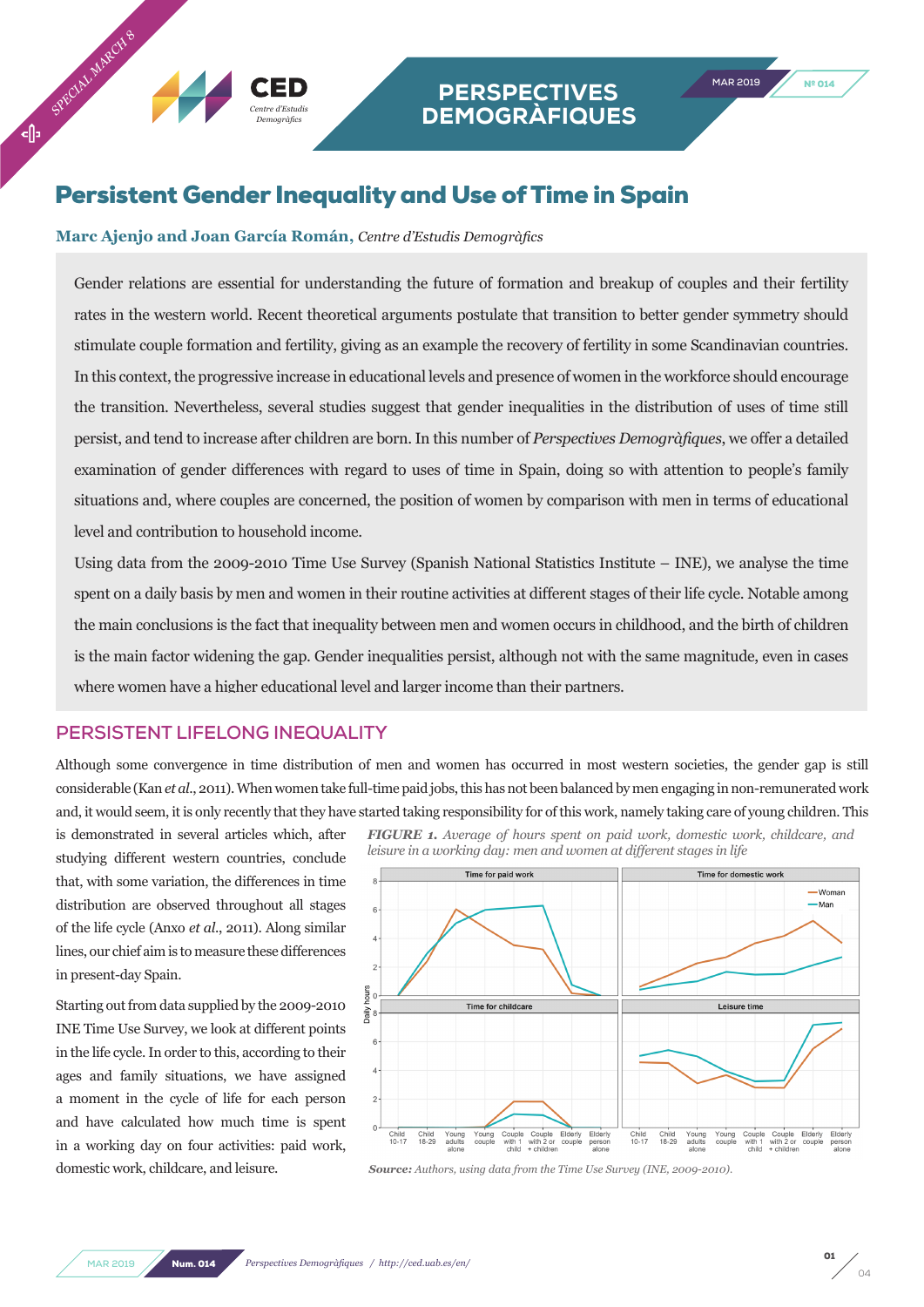Evidently, the personal biography means that the stages people go through in their lifetime are not the same, and neither do they occur in the same order. With a view to simplifying matters, we have considered eight different stages which, by no means, include the whole range of situations: two as offspring living in a household with parents (one for the age range of 10-17 years, and the other for 18-29 years), one for young adults living alone (young people <35 years), four for people living with a partner (young childless couples, couples with one child, couples with two or more children, and elderly childless couples), and a last stage for elderly people living alone.

HH

The distribution of men and women in the eight stages for the four activities analysed can be seen in Figure 1, which shows significant differences in the four activities over all eight stages. In a nutshell, men spend more time engaged in paid work and women in domestic work and childcare. We shall now look at the situation in more detail.

The difference between men and women begins in adolescence at the latest, when boys and girls are living with their parents. Although the amount of time devoted to domestic tasks at this age is not very significant, girls spend half an hour more every day helping in the house than boys do. While they are still living with their parents, the difference in time use between young men and women keeps rising slightly so that, between 18 and 29 years of age, the gap is 45 minutes. In both cases, this means that boys have more leisure time.

Once they are living independently—young adults living alone males keep devoting less time to domestic tasks than women do. This is the only point in the life cycle where women spend more time engaged in paid work than men. Accordingly, there is a considerable difference in leisure time between women and men, as much as two hours in favour of males. Since these are young adults living alone, the difference observed in the time spent on domestic work has two possible explanations: different ways of doing housework (buying pre-cooked food and/or having lower cleaning standards) and/or resorting to external help (paying someone or getting help from the family) for some domestic tasks.

The difference continues when men and women start living together so that, among young childless couples, women spend one hour a day more on domestic tasks than men do. This difference can be explained in part—but only in part—by the fact that the male partner is more engaged in the job market since, when this difference for the employed population alone is analysed, the results show that, even though the hour's difference is reduced, it is a long way from being eliminated.

However, the main gap in equality between men and women comes when children appear. Although part of the increased inequality can be explained by a generational question, different studies reveal that the most significant difference is not related with a change between generations which—although the new generations have more egalitarian ideals—has a traditionalising effect on behaviour when children appear (Abril *et al.*, 2015; Ajenjo and García, 2011). When couples have children, there is a drop in paid work among women who devote more time to housework and childcare. Roughly speaking, we could venture that women with one child spend 4.5 hours more per day on domestic tasks and childcare than their partners. If we think time in an adding and subtracting framework, and define *total work* time as the sum of paid work, domestic work, and childcare during the whole week –including Saturdays and Sundays-, we can say that, among couples with children, women with children work 5.5 hours more per week than men in the same situation.

To some extent, the differences in time spent on domestic work extend into in what is known as the "*empty nest*" stage. And this occurs despite a substantial lessening of the differences observed with paid work, which implies a considerable difference in leisure time between men and women. Then again, despite the fact that these are very different generations, elderly people living alone show a pattern—though excluding remunerated work—that is similar to that for young adults who live alone.

## **PERSISTENT INEQUALITY AMONG COUPLES WITH CHILDREN**

It is the arrival of children, therefore, which correlates with a noticeable increase in gender differences with regard to use of time. But to what extent can the characteristics of the couple mitigate this increase? And what happens when the woman is better placed in the job market, or has a higher level of education, or is earning a larger income than her partner? In order to answer these questions, we shall now focus only on couples with young children in which the woman is aged between 20 and 49 years.

Figure 2 shows the time devoted to housework and childcare in relation with the employment of both members of the couple. With the exception of those couples where only the woman works (where men spend fifteen minutes more than women on domestic work and half an hour more on childcare), unpaid work is mainly done by women. Among couples where both partners are employed the

02 04

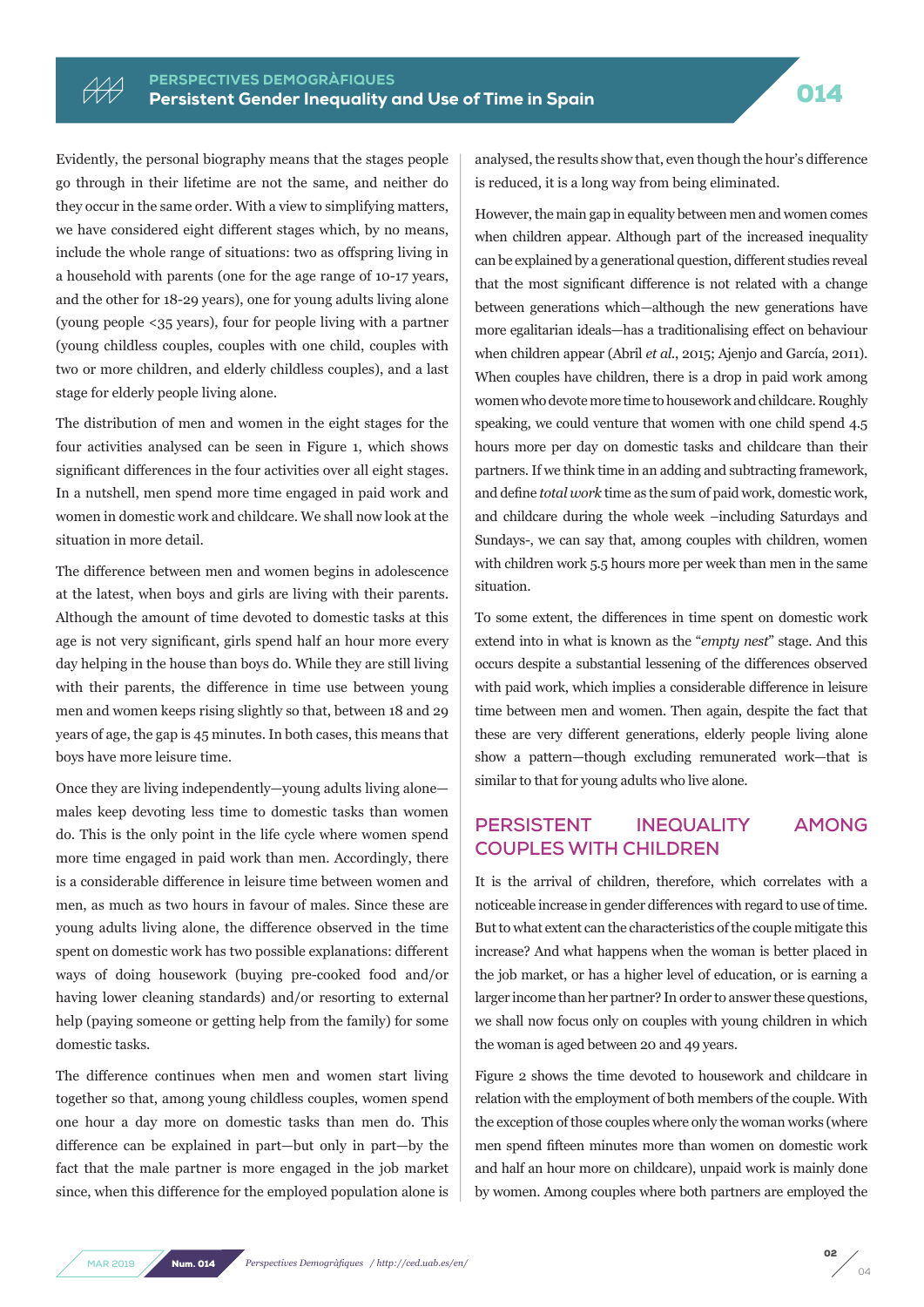# PERSPECTIVES DEMOGRAFIQUES<br>Persistent Gender Inequality and Use of Time in Spain Persistent Control of Control

*FIGURE 2. Distribution of domestic work and childcare by men and women according to employment of the couple. Couples with children where the woman is aged from 20-49 years*



*Source: Authors, using data from the Time Use Survey (INE, 2009-2010).*

gender gap pertaining to domestic work can be calculated as one hour and fifty minutes and, for childcare, forty minutes. These two figures are considerably lower than they are among couples where only the man works. It should be borne in mind, however, that even if both members of the couple are employed this does not mean that their working hours are the same. In this regard, employed men spend on average some two hours more per day in the workplace than their partners do. To continue with the process of adding and subtracting, the difference resides in the fact that, over a week, among two-income couples with children, women spend almost five hours more on *total work* than men.

Although couples where only the woman is employed show a profile

that is symmetrical with those where only the man works—in the sense that only one partner is employed—the situation of time devoted to domestic work is by no means reversed. Similarly, when both members of a couple are unemployed, a situation that could be comparable with that of twoincome couples in terms of employment equality, the differences in time spent on domestic work rises by some 50 minutes, a figure very close to that for childcare.

*FIGURE 3. Distribution of domestic work and childcare by men and women according to educational level of the couple. Dual-earners couples with children where the woman is aged from 20-49 years* 



## **PERSISTENT INEQUALITY WHEN A WOMAN'S HUMAN CAPITAL IS GREATER THAN THAT OF HER PARTNER**

In recent decades there has been an improvement in the educational level of women, which is now higher than that for men. This means that there are increasing numbers of couples where a woman's educational level is higher than her partner's (Esteve *et al*. 2012). According to theories explaining the division of household roles, higher education of women, allowing for better jobs and bigger salaries, should mean improved negotiating power with regard to a better balance in sharing tasks. Figure 3 shows the distribution of unpaid work for dual-earner couples according

to educational level, a pattern that is repeated if income levels are represented.

Figure 3 demonstrates that the woman is chiefly responsible for domestic work and childcare, independently of her educational level. Nevertheless, when her educational level is higher than her partner's, the differences are reduced. In any case, the time gap remains at or above one hour and twenty-five minutes. This finding is very similar to results which appear when both partners have at least the European baccalaureate certificate.

The greatest differences, rising to two hours and twenty minutes, are observed in couples where both partners have secondary studies or less.

*Source: Authors, using data from the Time Use Survey (INE, 2009-2010).*

**MAR 2019** Num. 014 *Perspectives Demogràfiques / http://ced.uab.es/en/*